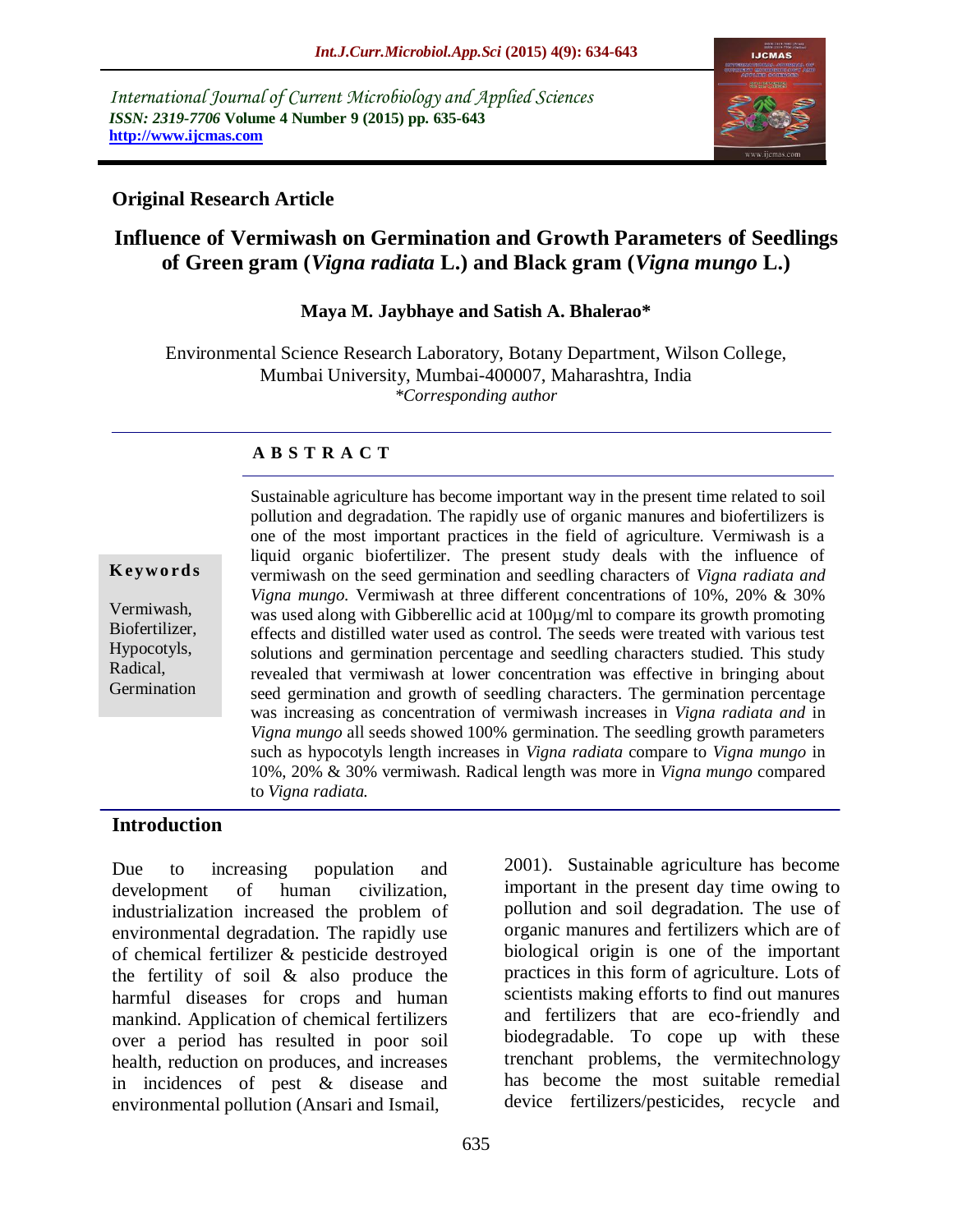regenerate waste into wealth; improve soil, plant, animal and human health; creating an eco-friendly, sustainable and economical bio-system models.

The role of earthworms in the soil formation and soil fertility has thus been well documented and recognized. An approach towards good soil, with an emphasis on the role of soil inhabitants like earthworms, in soil fertility, is very important in maintaining the ecosystem. Vermicomposting is a novel eco-friendly and cost effective technology of decomposing organic matter and producing organic manure that was the best in all aspects including the nutrient level. Application of vermicompost favourably affects soil  $P<sup>H</sup>$ , microbial population and soil enzyme activities (Shweta and Singh, 2006). The advantages of using vermicompost have been reported in the studies of Lalitha *et al.,* (2000) and Ansari, (2008 a and b) in a *A. esculentus*. Some growth controlling factors are naturally present in the plants. Manufacturing and production of synthetic phytohormones is not economically feasible and the optimum conditions under which they can function efficiently is also difficult to ascertain (Ismail, 2005). Artificial growth regulators can cause some health and environmental problems because of their low biodegradability.

There are several organic fertilizers in the form of vermicompost, farmyard manure, press mud, coir pith compost that have been applied producing phenomenal increase in yield and quality. In recent years the use of liquid fertilizers given in the form of foliar sprays has gained importance. Vermiwash obtained from earthworm bed contains many growth regulating substances (Nielson, 1965).Vermiwash is a liquid that is collected after the passage of water through column of worm action. It is a mixture of excretory products and mucus secretion of earthworms

along with micronutrients from the soil organic molecules. It is very useful as a foliar spray. The vermiwash also contains enzymes and secretions of earthworms and would stimulate the growth and yield of crops. Zambare *et al.* (2008) conclude that vermiwash contains various enzymes cocktail of protease, amylase, urease and phosphatise and also microbial study of vermiwash found that nitrogen fixing bacteria like Azotobacter sp., Agrobacterium sp., and Rhizobium sp., and some phosphate solubilising bacteria. Kale (1998) reported that vermiwash as foliar spray was effective in increasing the growth and yield response of Anthurium. Hatti *et al.* (2010) reported that the seedling of *Vigna mungo, Vigna radiata, Sesamum indicum*, resulted in increase of growth of parameters like the root length, shoot length, number of twigs and leaves and total biomass of the plant after spraying the vermiwash of *Perionyx excavates*. Vermiwash also protect the plant and crops as we use spraying method.There are reports by Lalitha *et al.,* (2000), Zambare *et al.* (2007), Ansari and Ismail (2001) and Shivasubramanian and Ganeshkumar (2004) for the effectiveness of vermiwash as a biofertilizer helping in organic farming.

## **Materials and Methods**

The plants used in the present study are *Vigna radiata* and *Vigna mungo* belonging to the same family Leguminosae (Fabaceae) and sub-family Papilionaceae which is commonly used as pulse crop. In India pulse crops are considered as Kharif crops. Authentic samples of seed procured from Maharashtra State Seeds Corporation LTD, Akola were used to raise plants for the experiments. The experimental material was *Vigna radiata* and *Vigna mungo* for germination studies.

**Vermiwash unit**: The experiment was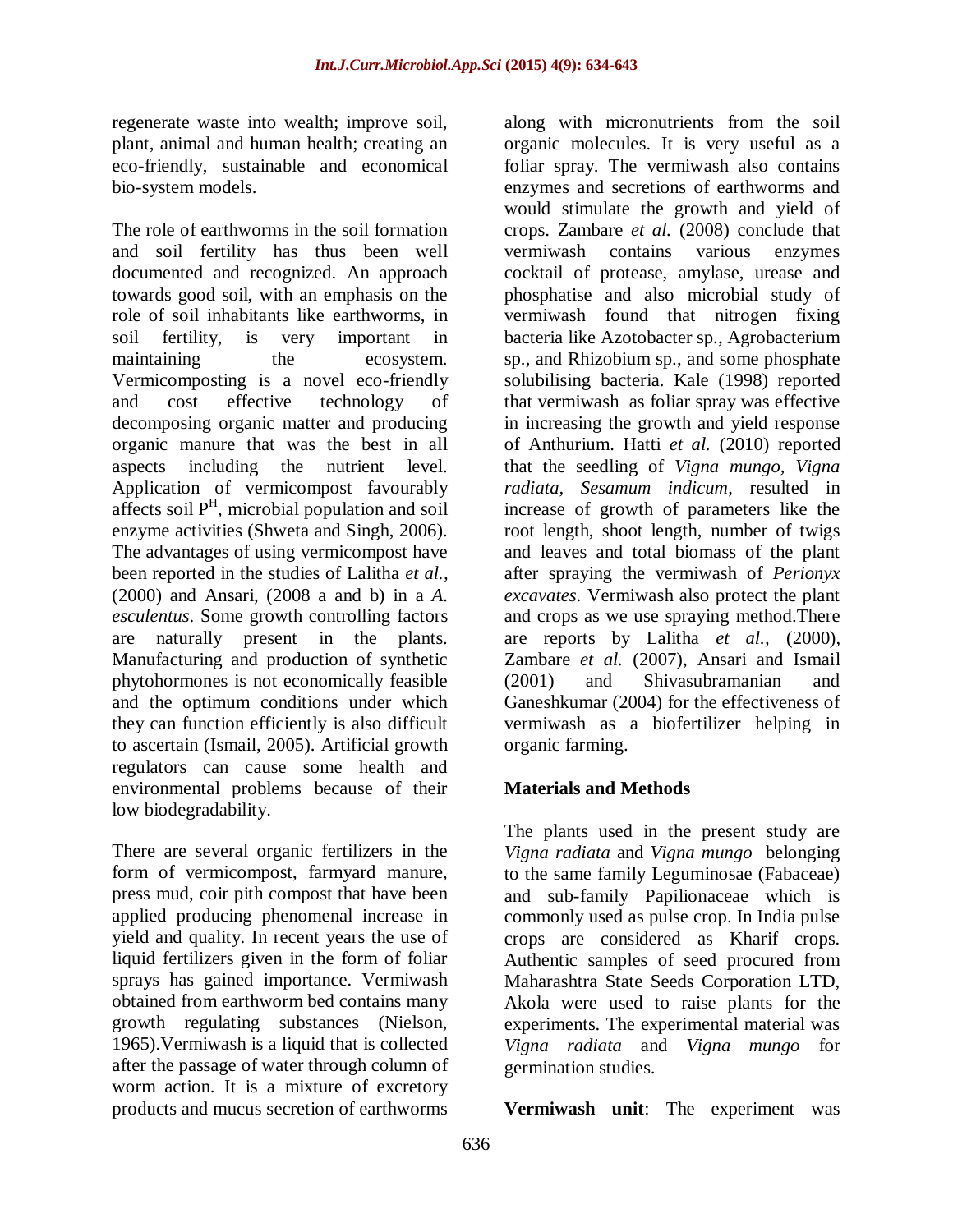performed in the laboratory. A vermiwash unit was designed as per Ismail (1997) with few modifications. Take a plastic container of 15 litres and hole was made at the bottom side. Vermiwash unit was set up in a plastic container of 15 liter capacity. A hole was made at the bottom of barrel. A layer of bricks 2-3cm breadth was placed at the bottom of the container. A layer of sand of 2-3cm was maintained above this layer. Followed by cow dung layer 3-4 cm and then soil was added above this layer about 2- 3 cm. Then added 50 numbers of earthworms *Eisenia foetida* (Savigny,1826) in the container. Final layer was kitchen waste as a food for earthworms. A saline bottle was hanged above the container so that water comes out from the bottle in to the container drop by drop to keep the surface wet and during throughout the experiment. Every day water was poured in the saline bottle. After 20 days the liquid vermin wash was produced in the bucket.

**Vermiwash collection**: After 20 days the liquid vermiwash was collected in the vessel which was kept below the barrel. Vermiwash stored in the bottle for further use.

## **Preparation of GA3 and Vermiwash**

**Gibberellic acid (GA3):** Gibberellic acid for the experiment was prepared as a 1000 µg/ml stock solution. For this 1 gm of gibberellic acid was dissolved in 1 litre of water. Gibberellic acid is insoluble in water so it was first dissolved in 2 ml of ethyl alcohol and then made up to 1000ml by adding distilled water to prepare a 1000 µg/ml stock solution. 100 ml of stock solution was made up to 1 litre by using distilled water and this had a concentration of GA3 at 100 g/ml.

**Vermiwash Dilution:** Vermiwash, a biofertilizer is produced by epigeic

earthworm (*Eisenia foetida*). About two litres of vermiwash was collected and used for the experiment and used in three dilutions – VW I – diluted '10' times with distilled water which is a 10% concentration and VW II – diluted  $5'$  times with distilled water which is  $20\%$ . VW III – diluted '3' times with distilled water which is 30% (Table 2).

## **Germination of seeds**

To study the effect of vermiwash on germination of the seeds investigated, the seeds were allowed to germinate in the petri plates and the treatments were given as per table 2 for both the experimental seeds. After 48 hrs, germinated seeds were counted. At the end of fifth day the hypocotyl length and radical length were counted.

The effect of the treatment on the seed germination of *Vigna radiata and Vigna mungo* was studied by soaking the seeds in water for one set which served as the control, for other sets seeds were drenched in VW I, VW II, VW III and GA3. Petri plates with filter papers soaked with distilled water for control and others soaked in respective solutions such as GA3, VW I, VW II and VW III. After germination the petri plates were maintained at a room temperature under natural light conditions in a temperature controlled lab and periodically observed. Then the total number of seeds germinated was calculated for the control and treated plants. From this observation the percentage of germination was calculated.

#### **Statistcal analysis**

The results were statistically analyzed according to standard methods. For seedling characters every treatment had ten samples analyzed for each parameter. These were randomly selected and numbered for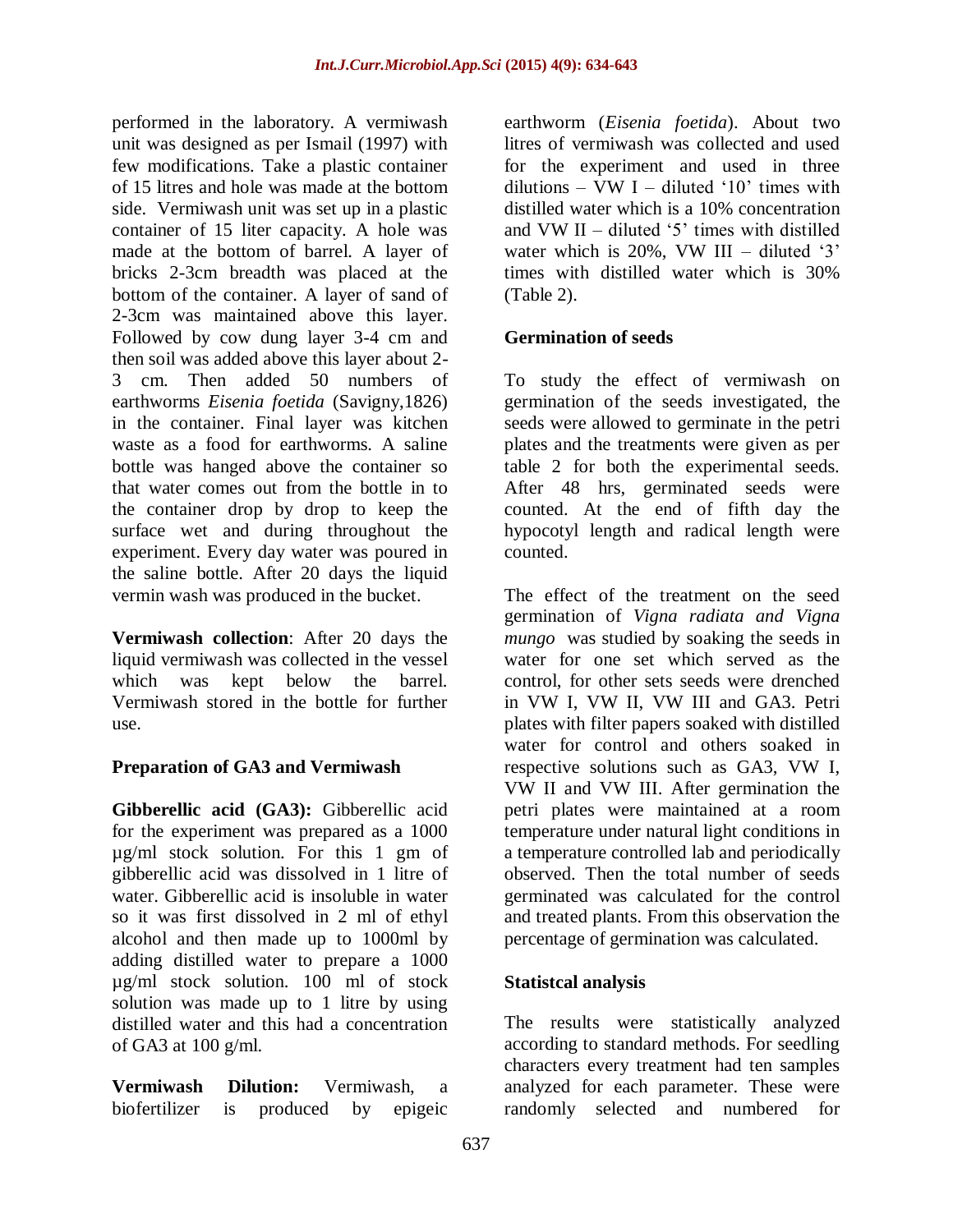analyses in further experiments and to maintain uniformity. The mean, standard deviation and standard error of means was calculated for each parameter according to standard methods.

#### **Results and Discussion**

The various aspects of study such as germination percentage, hypocotyls length, radical length were done in the petriplates grown seeds of *Vigna mungo* and *Vigna radiata*. Studies were helpful to find out the influence of vermiwash on seed germination and seedling growth parameters.

As seeds gives positive responses to different concentration of vermiwash in the two plants. So it is necessary to standardize the concentration based on the crop to which it is to be used. Influence of vermiwash on germination and growth of cow pea (*Vigna unguiculata)* and Rice (*Oryza sativa)* with respect to shoot and root length, number of leaves and branches, leaf length and breadth were high (M.R. Rajan and P. Murugesan, 2012)

#### **Germination percentage**

The germination percentage was determined for the control, GA, VW I, VW II and VW III.

It was found to be maximum in seeds that were treated with VW I & VW II and was minimum in the control for the Green gram seeds (*Vigna radiata*). The GA3 treated seeds had a moderate percentage of germination and those treated with Vermiwash III showed a germination percentage that was a higher than that of GA3.

For the Black gram seeds (*Vigna mungo*), it was found that all the treatments showed 100% germination such as in control, GA3,

VW I, VW II, &VW III. All seeds shown positive response.

$$
Germanation Percentage = \frac{NG}{NT} \times 100
$$

NT = Number of seed treated

NG = Number of seed germinated

## **Parameters of seedlings**

The seedling characters observed were hypocotyls length and radical length. Hypocotyl length was observed to be maximum in vermiwash III followed by Vermiwash II, Vermiwash I then GA3 and minimum in control plants in both the experimental materials. The extent of response was high for *Vigna mungo* in control & GA3 compared to *Vigna radiata*  for hypocotyls length. But in all vermiwash preparation such as in VW I, VW II VW III was high in *Vigna radiata* than *Vigna mungo.*

Radical length was maximum in Vermiwash – III followed by Vermiwash – II, Vermiwash- I then GA3 and minimum in control plants in both the experimental materials (Table 3). The extent of response was high for *Vigna mungo* compared to *Vigna radiata*.

The present study that has been conducted on two pulse crops to determine the potential of vermiwash in bringing about seed germination and seedling growth parameters in comparision with a growth promoter like Giberellic acid has revealed that Vermiwash at a higher dilution is able to bring about increased germination percentage and enhanced seedling growth parameters in both the plants studied. The degree of response of the two plants has varied and this could be related to the physiology of the plants under consideration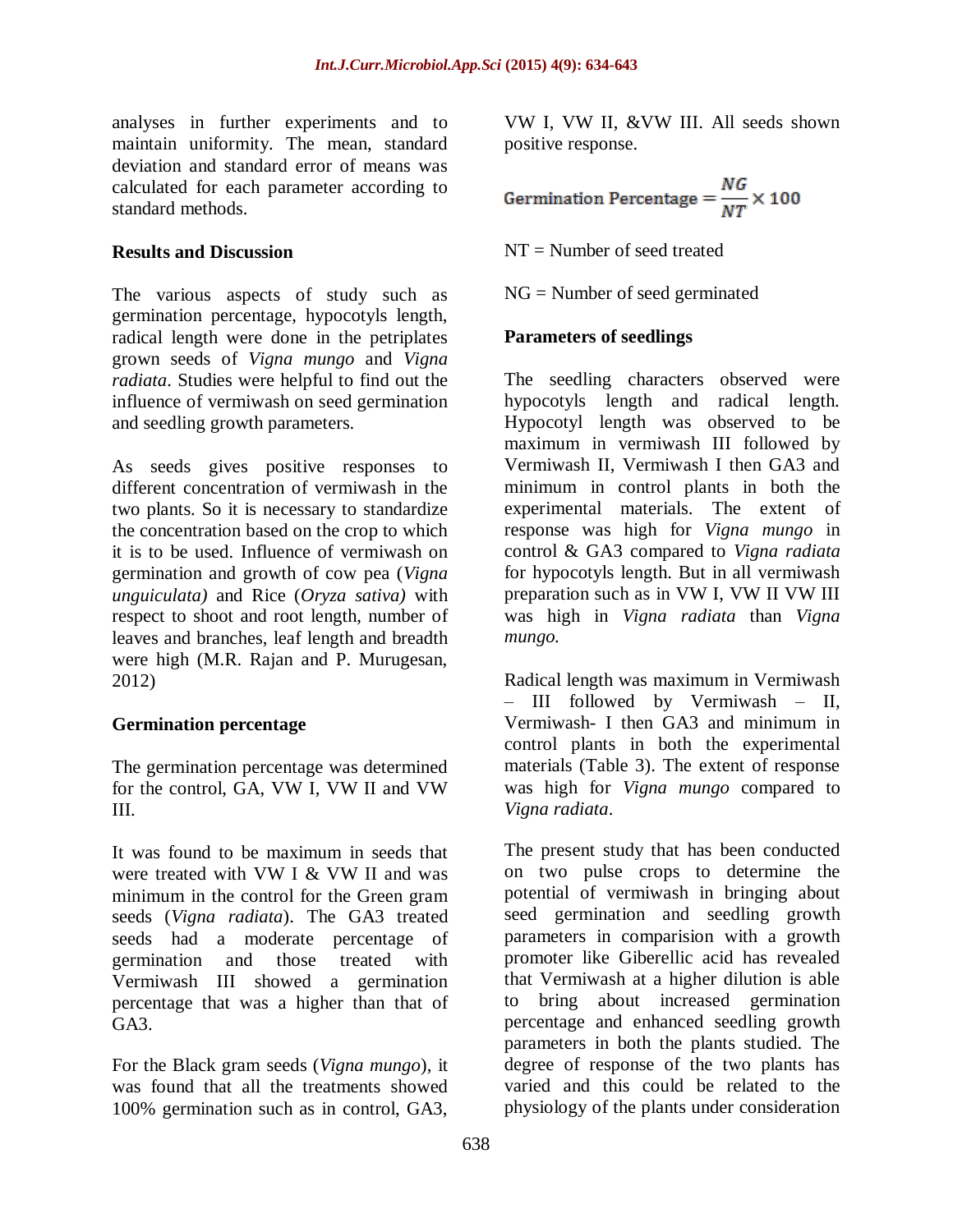and the concentration of vermiwash needs to be standardized to suit the plant to which it is applied. The results obtained in the present study have corroborated the results of Shivasubramanian and Ganeshkumar (2004) on marigold and those of Lalitha et al

(2000) and Ansari and Sukhraj (2010) on Okra plant. The application of vermiwash on *Zea mays* plant shows increase in height, number of leaves (Mynyuchi. M.M, et al, 2013).

| Sr no.                      | <b>Parameters</b>                            | <b>Vermiwash</b> |
|-----------------------------|----------------------------------------------|------------------|
|                             | р <sup>н</sup>                               | 7.18             |
| $\mathcal{D}_{\mathcal{L}}$ | Electrical Conductivity ( $M \overline{O}$ ) | 3.26             |
| 3                           | Calcium (meq $/L$ )                          | 300.23           |
|                             | Magnesium (meq/L)                            | 65.93            |
| 5                           | Total Nitrogen (%)                           | 0.346            |
| 6                           | Total Carbon (%)                             | 5.54             |
|                             | Available Phosphorus (%)                     | 0.46             |
|                             | Potassium (mgm%)                             | 39.50            |

#### **Table.1** Chemical composition of vermiwash

**Table.2** Showing the various concentrations of vermiwash and plant growth regulators (PGRS)

| Sr no. | <b>Treatment</b>                  | <b>PGRS</b>     | <b>Concentration</b>                  |
|--------|-----------------------------------|-----------------|---------------------------------------|
|        | Control                           |                 | 10 ml distilled water                 |
|        | Gibberellic acid $(100 \mu g/ml)$ | GA <sub>3</sub> | GA3 $1 \text{ ml} + 9 \text{ ml}$ D/W |
|        | Vermiwash $-1(10\%)$              | Vermiwash - I   | 1ml vermiwash + 9 ml $D/W$            |
|        | Vermiwash $-$ II (20%)            | Vermiwash - II  | 2 ml vermiwash + 8 ml $D/W$           |
|        | Vermiwash $-$ III (30%)           | Vermiwash - III | 3 ml vermiwash + 7 ml $D/W$           |

**Table.3** Effect of Vermiwash on seedling characters of *Vigna radiata* and *Vigna mungo*

| Sr no.         | <b>Treatment</b> | Hypocotyl length $(cm) \pm SE$ |                 | Root length $(cm) \pm SE$ |                 |  |
|----------------|------------------|--------------------------------|-----------------|---------------------------|-----------------|--|
|                |                  | V. radiata                     | V. mungo        | V. radiate                | V. mungo        |  |
|                | Control          | $4.25 \pm 0.43$                | $6.12 \pm 0.37$ | $2.82 \pm 0.81$           | $3.62 \pm 0.62$ |  |
| 2.             | $G_A3$           | $4.75 \pm 0.47$                | $6.37 \pm 0.23$ | $2.87 \pm 0.23$           | $4.50 \pm 0.5$  |  |
| 3.             | Vermiwash I      | $7.00 \pm 0.70$                | $6.62 \pm 0.31$ | $3.25 \pm 0.52$           | $5.00 \pm 1.35$ |  |
| $\overline{4}$ | Vermiwash II     | $7.50 \pm 1.04$                | $6.82 \pm 0.17$ | $4.00 \pm 1.17$           | $6.37 \pm 0.68$ |  |
|                | Vermiwash III    | $8.17 \pm 1.27$                | $7.12 \pm 0.42$ | $5.37 \pm 0.37$           | $7.50 \pm 1.70$ |  |

**Table.4** Percentage germination in *Vigna radiata* and *Vigna mungo* seeds

| <b>Sr</b> | Seeds         | Control | GA3     | Vermiwash I | <b>Vermiwash II</b> | <b>Vermiwash III</b> |
|-----------|---------------|---------|---------|-------------|---------------------|----------------------|
| no.       |               |         |         |             |                     |                      |
| . .       | Vigna radiata | 20%     | 30%     | 40%         | 50%                 | $70\%$               |
| ۷.        | Vigna mungo   | 00%     | $100\%$ | $100\%$     | 100%                | 100%                 |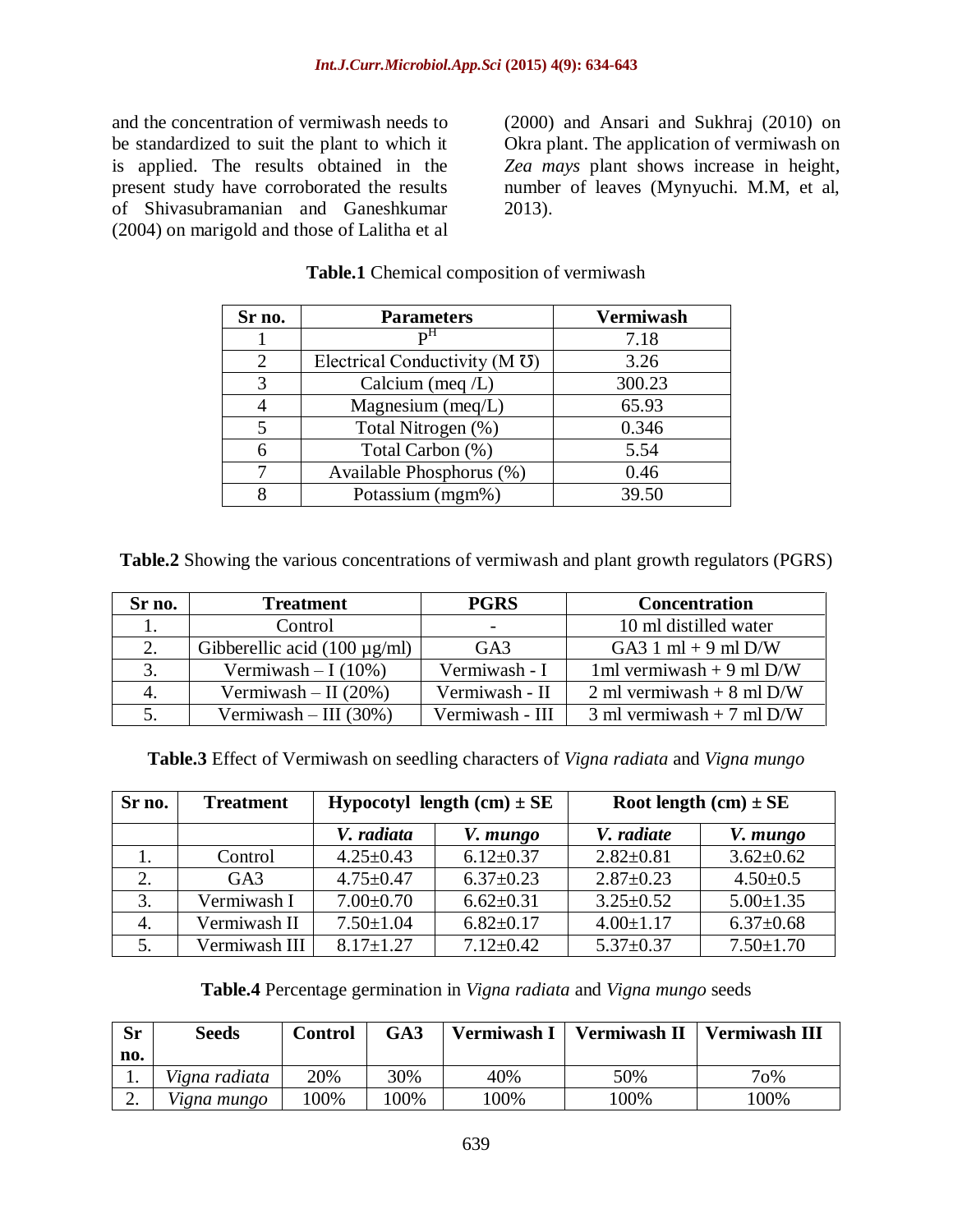

**Figure.1** 10% Vermiwash, 20% Vermiwash and 30% Vermiwash Preparation

**Figure.2** Length of hypocotyls in *Vigna radiata* and *Vigna mungo*



**Figure.3** length of radical in *Vigna radiata* and *Vigna mungo*

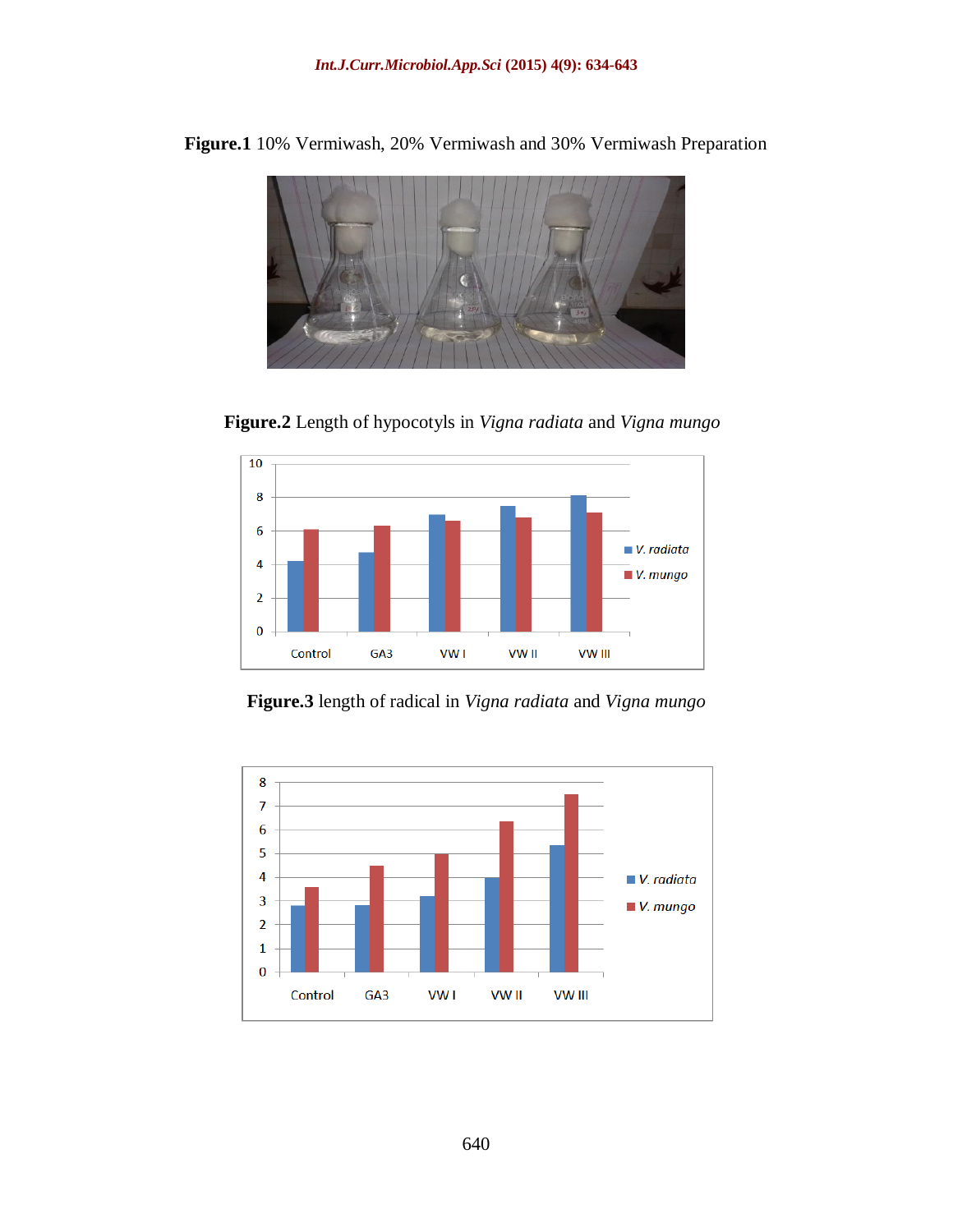

**Figure.4** Percentage of germination in *Vigna radiata* and *Vigna mungo*





**Figure.6** Overall experimental setup of growth of Seedlings of *Vigna mungo* after 5 days

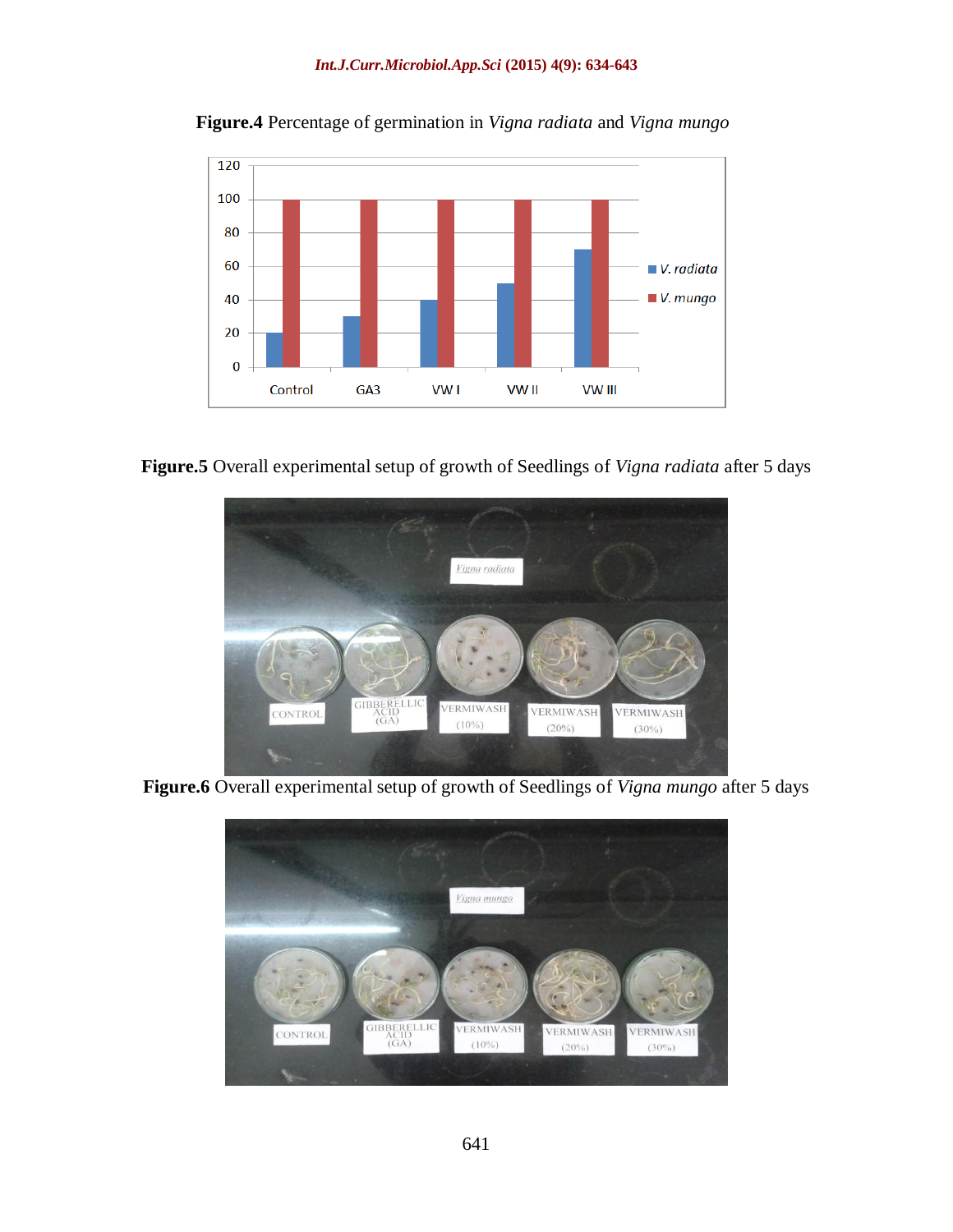

**Figure.7** Seedlings of *Vigna radiata* after 5 days showing hypocotyls & radical length

**Figure.8** Seedlings of *Vigna mungo* after 5 days showing hypocotyls & radical length



The effects can be attributed to the biofertilizer capability of Vermiwash as it possesses growth promoting effects and so it is able to mimic Gibberellic acid and in fact the present study shows that it has produced an effect that is better than gibberellic acid. This shows that vermiwash can be used as a biofertilizer to improve the germination and seedling growth parameters in pulse crop plants as in the nutrient deficient soil vermiwash is a hopeful method for sustainable agriculture using organic farming practices. Thus vermiwash can be an important liquid for organic farming with natural minerals and can save us from artificial fertilizers.

#### **References**

- Ansari, A.A and Ismail, S.A. (2001). A case study on organic farming in Uttar Pradesh. J. Soil Biol. And Ecol.27: 25-27
- Ansari,A.A. and K. Sukhraj (2010) Effect of vermiwash and vermicompost on soil parameters and productivity of Okra (Abelmoschus esculentus) in Guyana. African Journal of Agricultural Research Vol. 5(14): 1794-1798
- Ansari.A.A (2008 a) Effect of vermicompost and Vermiwash on the productivity